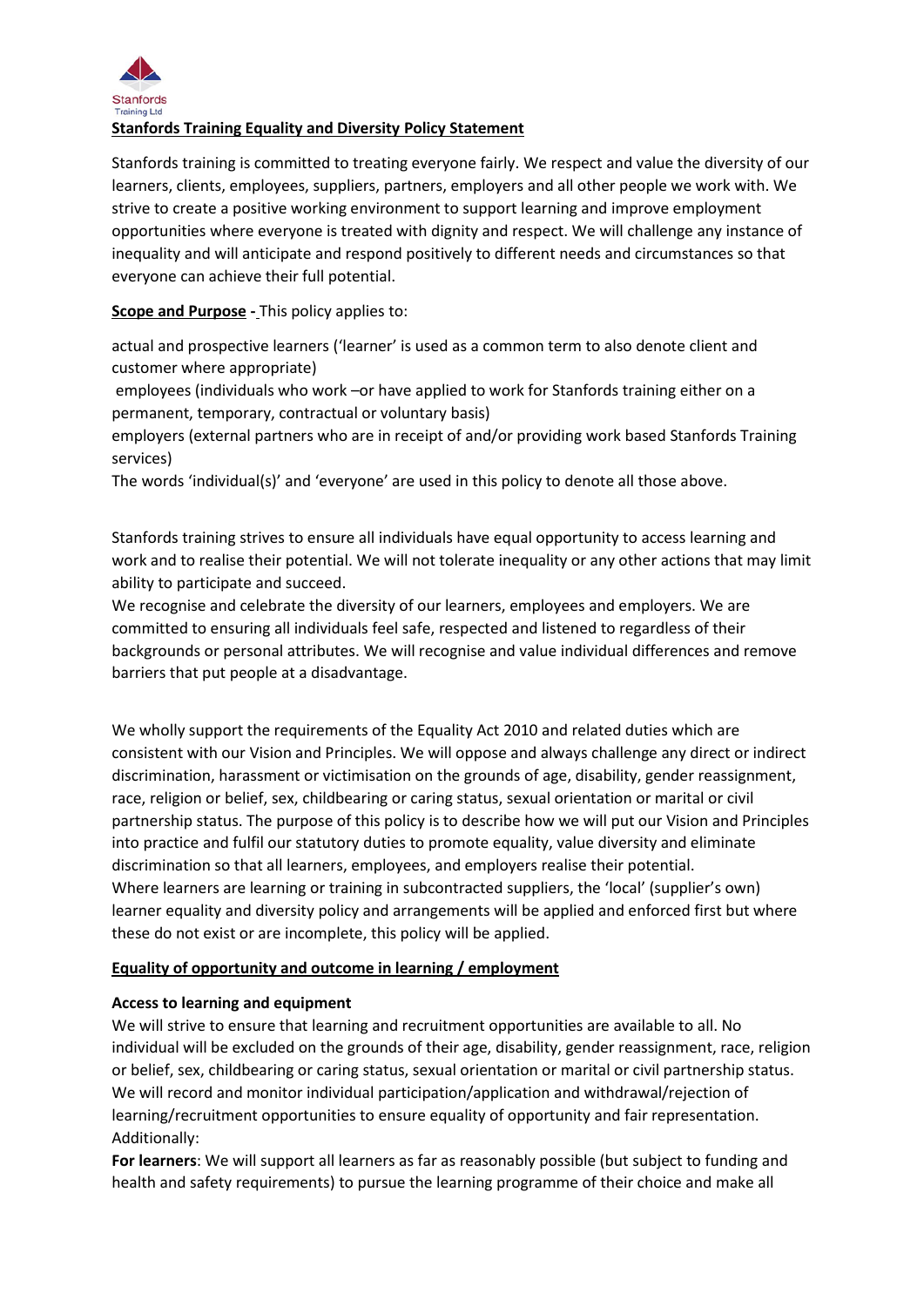

reasonable efforts to ensure physical access to the learning/workplace environment. In circumstances where this is not possible, we will identify alternative options/provision. For employees: Wherever possible, all recruitment opportunities will be advertised simultaneously internally and externally and will include an appropriate short statement on equality of opportunity. Selection criteria (role profile) will be kept under constant review to ensure that they are justifiable and non-discriminatory.

Wherever practicable, more than one person will be involved in the short listing and interviewing process. All applicants and current employees invited to participate in a selection process will be asked if any assistance / adjustment is required to enable them to fully participate. All employees who are involved in the recruitment, selection or promotion process will receive training and support in non-discriminatory recruitment and selection techniques.

In accordance with the Stanfords training's commitment to the Mindful Employer's and Disability Confident schemes, a job interview is guaranteed to all applicants with a disability who meet the minimum criteria for a job vacancy.

We will provide access to appropriate training and development to allow employees to carry out their roles. Each training and development need will be treated on its individual merits and in accordance with the needs of the business.

**For employers:** We will provide Stanfords training services only to employers who support our commitment to equality and diversity and comply with related requirements. We expect employers to ensure fair access to Aspire programmes and work-based opportunities and to strive to monitor staff participation and performance.

### **Disclosure and additional support provisions**

Before starting and during learning/employment, individuals will be given opportunity (in confidence) to disclose any disability or learning difficulty they may have. This is to ensure we put in place additional or alternative support or adapted working practices where reasonably practical and possible. We will explain why this information is being sought and how it will be used. We will ask individuals to let us know of any personal commitments or barriers which can affect their commitment or time in learning or employment and offer help/alternative ways of working to minimise their impact.

#### **Additionally:**

**For learners:** Where a learner discloses a disability or learning difficulty, we will identify what additional or alternative support provisions need to be put in place in discussion with them. We will endeavour to secure and provide any additional support for the duration of the learner's learning programme where reasonably practical and possible and in full, agreed disclosure by the learner. Support could be in the form of additional/alternative assistance, provision of a specialist service, involvement of personal carers/support workers, provision of alternative or adaptive equipment or learning environment etc.

Where it is not reasonably possible to provide required and sufficient (specialist) support to enable a learner to achieve with Aspire, we will contact the learner's referral agency and/or signpost to more suitable provision. Where barriers to learning cannot be minimised to such an extent to make learning with Aspire viable, we will refer the learner to their referral agency and/or signpost them to alternative provision.

We will explain where learners are eligible for government funding to enrol and receive additional or alternative support on learning programmes.

All learners will have their learning and access needs assessed to identify suitable learning